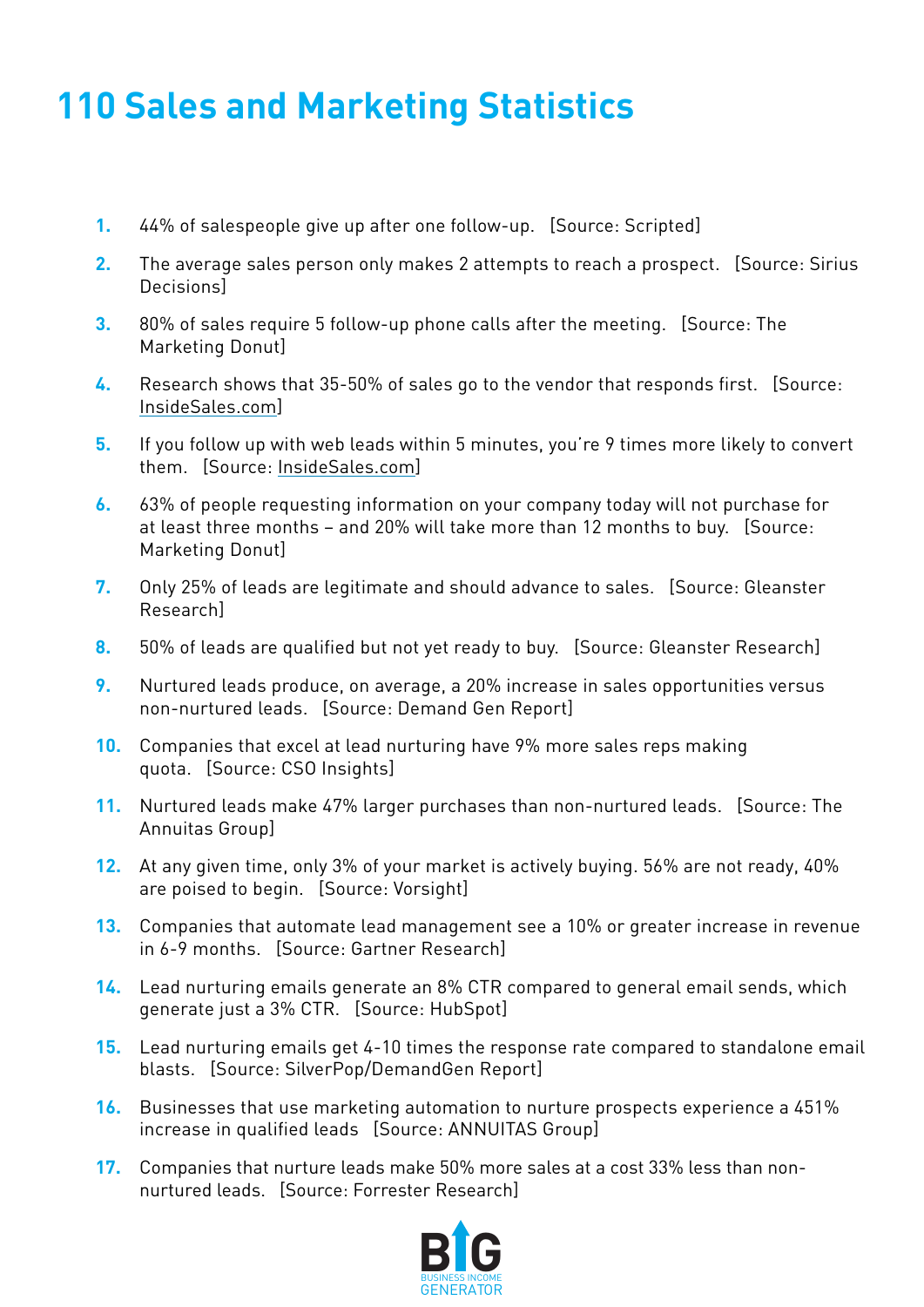- **18.** 25% of marketers who adopt mature lead management processes report that sales teams contact prospects within one day. Only 10% of marketers report the same followup time without mature lead management processes. [Source: Forrester Research]
- **19.** 22% of B2B organizations touch leads with lead nurturing on a weekly basis. [Source: MarketingSherpa]
- **20.** 65% of B2B marketers have not established lead nurturing. [Source: MarketingSherpa]
- **21.** In a typical firm with 100-500 employees, an average of 7 people are involved in most buying decision. [Source: Gartner Group]
- **22.** Nearly 2/3 of B2B marketers identified engaging key decision makers as their top challenge [Source: Forrester Research]
- **23.** After a presentation, 63% of attendees remember stories. Only 5% remember statistics. [Source: Dan & Chip Heath]
- **24.** Visuals are processed 60,000x faster in the brain than text. (Lesson: Use visuals in presentations) [Source: Neo Mammalian Studios]
- **25.** 70% of people make purchasing decisions to solve problems. 30% make decisions to gain something. [Source: Impact Communications]
- **26.** Customers believe that sales reps are 88% knowledgeable on product and only 24% on business expertise. [Source: Corporate Visions]
- **27.** 78% of decision makers polled have taken an appointment or attended an event that came from an email or cold call [Source: DiscoverOrg]
- **28.** 95% of buyers chose a solution provider that "Provided them with ample content to help navigate through each stage of the buying process" [Source: DemandGen Report]
- **29.** The best times to email prospects are 8am and 3pm. [Source: GetResponse]
- **30.** Tuesday emails have the highest open rate compared to other weekdays. [Source: Experian]
- **31.** Personalized emails improve click-through rates by 14%, and conversion rates by 10%. [Source: Aberdeen Group]
- **32.** Personalized emails including the recipient's first name in the subject line have higher open rates. [Source: Retention Science]
- **33.** Relevant emails drive 18 times more revenue than broadcast emails. [Source: Jupiter Research]
- **34.** An average buyer gets 100+ emails a day, opens just 23%, and clicks on just 2% of them. [Source: Tellwise]
- **35.** 40% of emails are opened on mobile first where the average mobile screen can only fit 4-7 words max. [Source: ContactMonkey]
- **36.** 33% of email recipients open emails based on subject line alone. [Source: Convince and Convert]

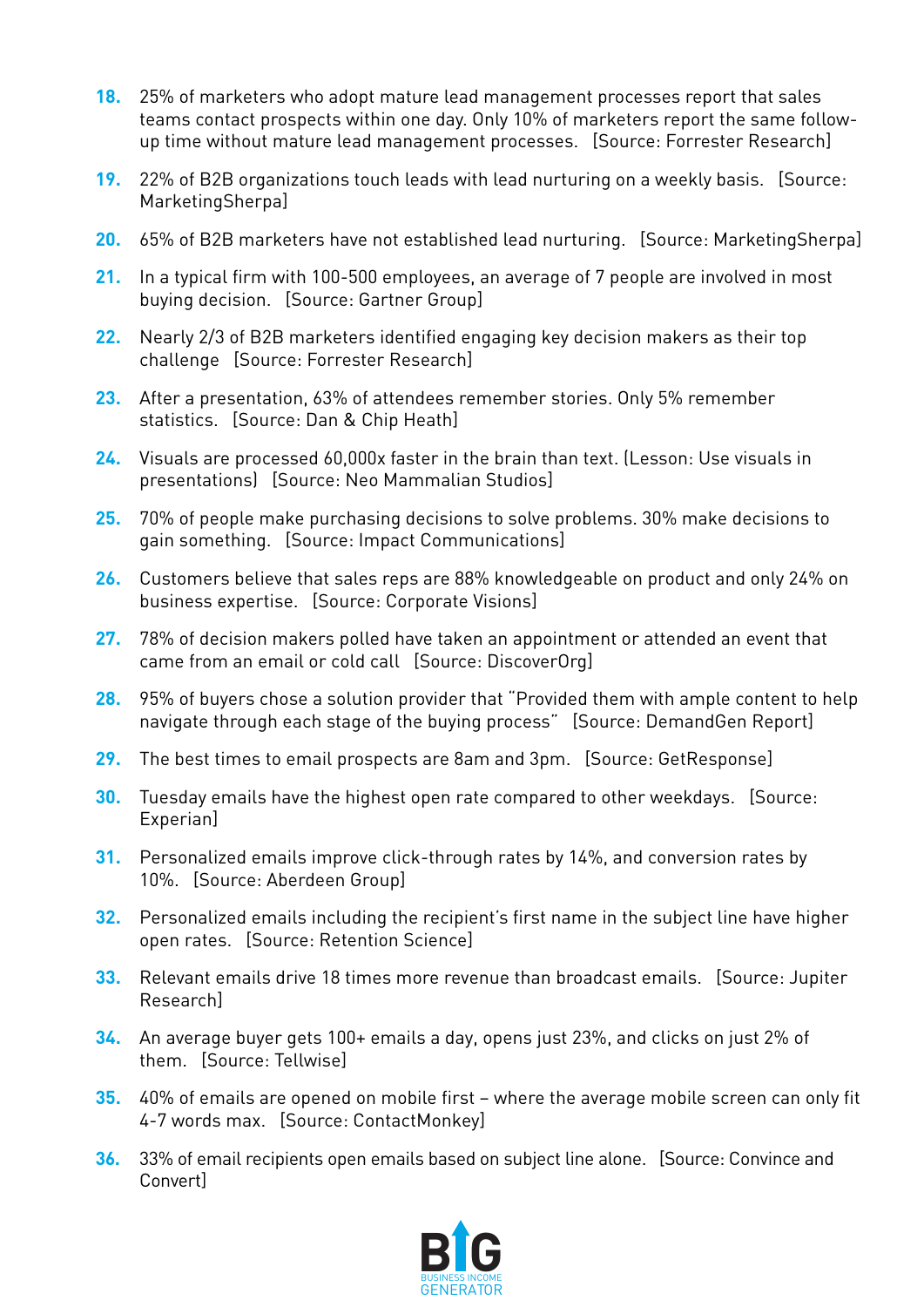- **37.** Subject lines that create a sense of urgency and exclusivity can give a 22% higher open rate. [Source: Email Institute]
- **38.** For B2B companies, subject lines that contained the words "alert" and "breaking" perform well. [Source: Adestra]
- **39.** Subject lines with more than 3 words experience a drop in open rate by over 60%. [Source: ContactMonkey]
- **40.** Emails with "Free" in the subject line were opened 10% more than those without. [Source: HubSpot]
- **41.** Emails with "Quick" in the subject line were opened 17% less than those without. [Source: HubSpot]
- **42.** Emails with no subject all together were opened 8% more than those with a subject line. [Source: HubSpot]
- **43.** Only 2% of cold calls result in an appointment. [Source: Leap Job]
- **44.** In 2007 it took an average of 3.68 cold call attempts to reach a prospect. Today it takes 8 attempts. [Source: TeleNet and Ovation Sales Group]
- **45.** 93% of converted leads are contacted by the 6th call attempt [Source: Velocify]
- **46.** On the phone, tone is 86% of our communication. Words we actually use are only 14% of our communication. [Source: ContactPoint]
- **47.** Email marketing has 2X higher ROI than cold calling, networking or trade shows. [Source: MarketingSherpa]
- **48.** A team of 50 sales reps leave about 1,277 hours of voicemails per month. [Source: RingDNA]
- **49.** The optimal voicemail message is between 8 and 14 seconds. [Source: The Sales Hunter]
- **50.** 15% of every sales reps' time simply leaving voicemails. [Source: RingLead]
- **51.** 80% of calls go to voicemail, and 90% of first time voicemails are never returned. [Source: RingLead]
- **52.** The average voicemail response rate is 4.8%. [Source: InsideSales]
- **53.** The best time to cold call is 4pm 5pm. The second best time is 8am 10am. The worst times are 11am and 2pm. [Source: InsideSales]
- **54.** The best days to call are Wednesdays and Thursdays from 6:45 to 9 a.m. and 4 to 6 p.m. [Source: RingDNA]
- **55.** The worst days to call are Mondays from 6 a.m. to noon and Fridays in the afternoon. [Source: RingDNA]
- **56.** Increasing customer retention rates by 5% increases profits by 25-95% [Source: Bain & Company]

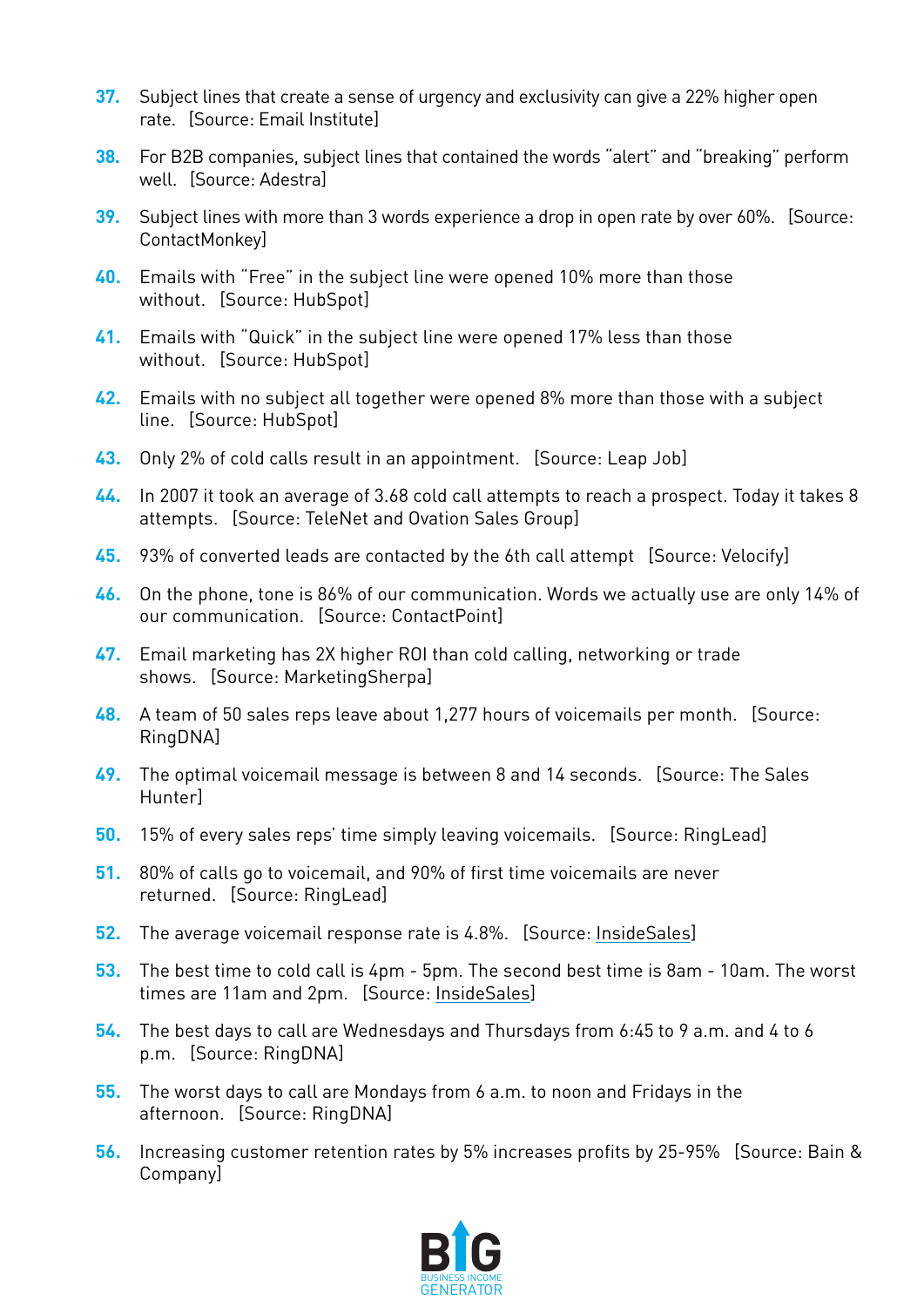- **57.** 91% of customers say they'd give referrals. Only 11% of salespeople ask for referrals. [Source: Dale Carnegie]
- **58.** Each year, you'll lose 14% of your customers. [Source: BusinessBrief.com]
- **59.** 83% of consumers are comfortable making a referral after a positive experience. [Source: Texas Tech University]
- **60.** Customers are 4x more likely to buy when referred by a friend. [Source: Neilsen]
- **61.** The lifetime value of a referred customer is 16% higher than a non-referred customer. [Source: Journal of Marketing]
- **62.** 65% of a company's new business is from referrals. [Source: New York Times]
- **63.** A referred customer is 18% more loyal than a customer acquired through a different method. [Source: Journal of Marketing]
- **64.** A referred customer spends 13.2% more than a non-referred customer. [Source: Journal of Marketing]
- **65.** 73% of salespeople using social selling as part of their sales process outperform their sales peers and exceeded quota 23% more often. [Source: Aberdeen]
- **66.** You are 70% more likely to get an appointment on an unexpected sale if you join LinkedIn Groups. [Source: Vorsight]
- **67.** Social media has a 100% higher lead-to-close rate than outbound marketing. [Source: Hubspot]
- **68.** 5% of B2B sales teams consider social media a successful lead generation method. [Source: Ken Krogue]
- **69.** Sales reps using social selling are 50% more likely to meet or exceed their sales quota. [Source: Liz Gelb-O'Connor]
- **70.** The top salespeople use LinkedIn at least 6 hours per week. [Source: The Sales Management Association]
- **71.** 82% of buyers viewed at least 5 pieces of content from the winning vendor. [Source: Forrester]
- **72.** 57% of the buyer's journey is completed before the buyer talks to sales. [Source: Corporate Executive Board]
- **73.** 68% of consumers feel more positive about a brand after consuming content from it. [Source: iMedia Connection]
- **74.** 44% of inside sales pipeline comes from marketing, and inside sales average dials are down 20% year-over-year. [Source: Bridge Group Inc]
- **75.** 76% of content marketers are forgetting sales enablement. [Source: Hubspot]
- **76.** 75% of buyers want marketers to curb the sales-speak in their content. [Source: DemandGen Report]

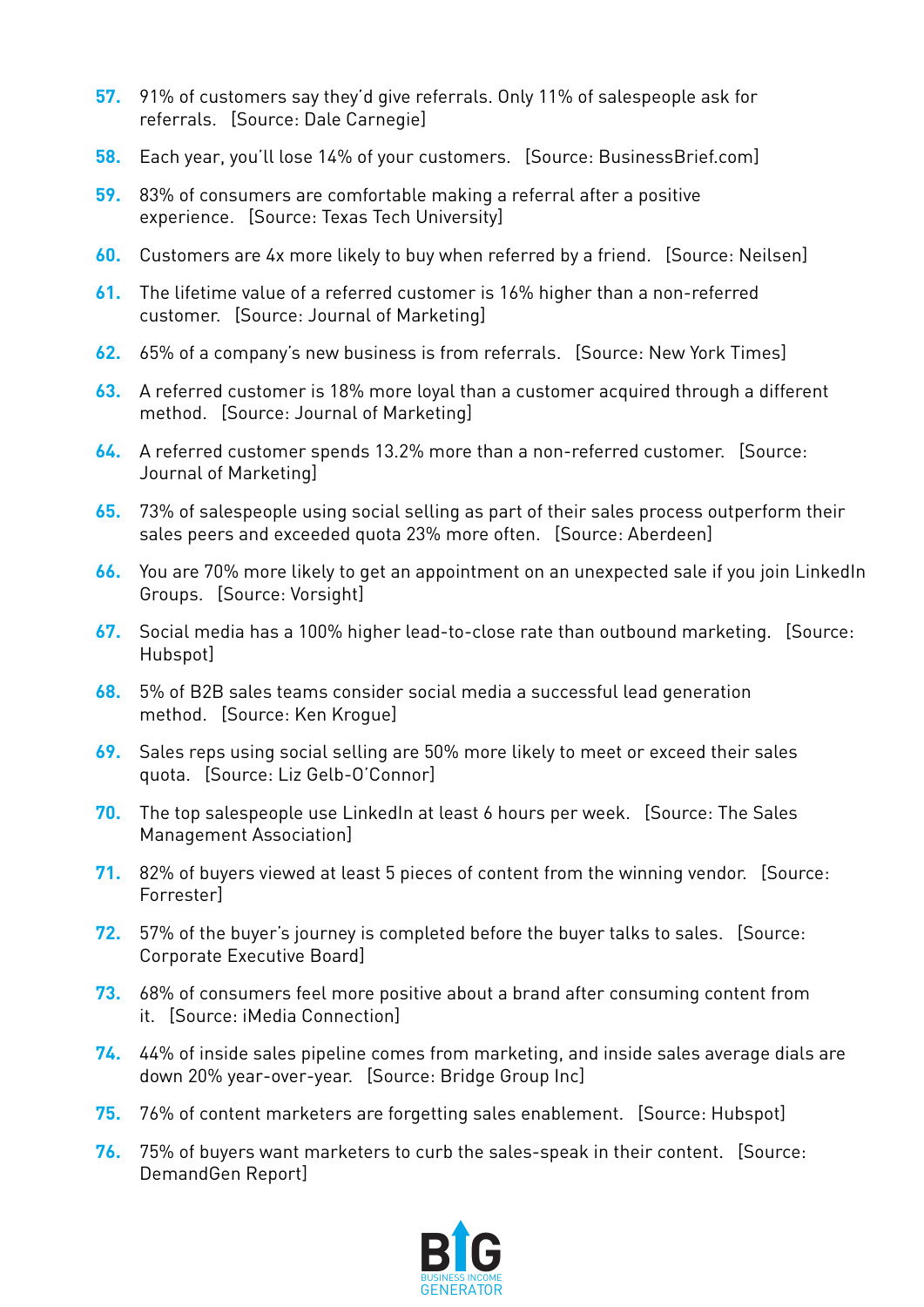- **77.** Businesses with websites of 401-1000 pages get 6x more leads than those with 51-100 pages. [Source: Hubspot]
- **78.** 68% of B2B businesses use landing pages to garner a new sales lead for future conversion. [Source: MarketingSherpa]
- **79.** 86% of B2B buyers access business-related content on mobile devices. [Source: Genwi]
- **80.** An outside sales call costs \$308, an inside sales call costs \$50. [Source: PointClear]
- **81.** 46% of high-growth tech companies are growing via inside sales. [Source: Harvard Business Review]
- **82.** Lost sales productivity and wasted marketing budget costs companies at least \$1 trillion a year [Source: The B2B Lead]
- **83.** 50% of sales time is wasted on unproductive prospecting. [Source: The B2B Lead]
- **84.** 71% of sales reps say they spend too much time on data entry [Source: Toutapp]
- **85.** Only 33% of inside sales rep time is spent actively selling. [Source: CSO Insights]
- **86.** By 2020, customers will manage 85% of their interaction with the enterprise without interacting with a human. [Source: Gartner]
- **87.** The average sales person makes 8 dials per hour and prospects for 6.25 hours to set 1 appointment. [Source: Ovation Sales Group]
- **88.** Nearly 57% of B2B prospects and customers feel that their sales teams are not prepared for the first meeting. [Source: IDC]
- **89.** 88% of missed opportunities were caused because sales couldn't find or leverage internal resources. [Source: Qvidian]
- **90.** Companies with aligned sales and marketing generated 208% more revenue from marketing [Source: MarketingProfs]
- **91.** When sales and marketing teams are in sync, companies became 67% better at closing deals [Source: Marketo]
- **92.** 61% of B2B marketers send all leads directly to Sales; however, only 27% of those leads will be qualified. [Source: MarketingSherpa]
- **93.** A whopping 68% of B2B organizations have not identified their funnel. [Source: MarketingSherpa]
- **94.** Alignment of sales and marketing impacts revenue growth up to 3 times [Source: Bulldog Solutions]
- **95.** Only 30% of CMOs have a clear process or program to make marketing and sales alignment a priority [Source: CMO Council]
- **96.** Companies with "dynamic, adaptable sales and marketing processes" reported an average of 10% more sales people on-quota compared to other companies [Source: CSO Insights]